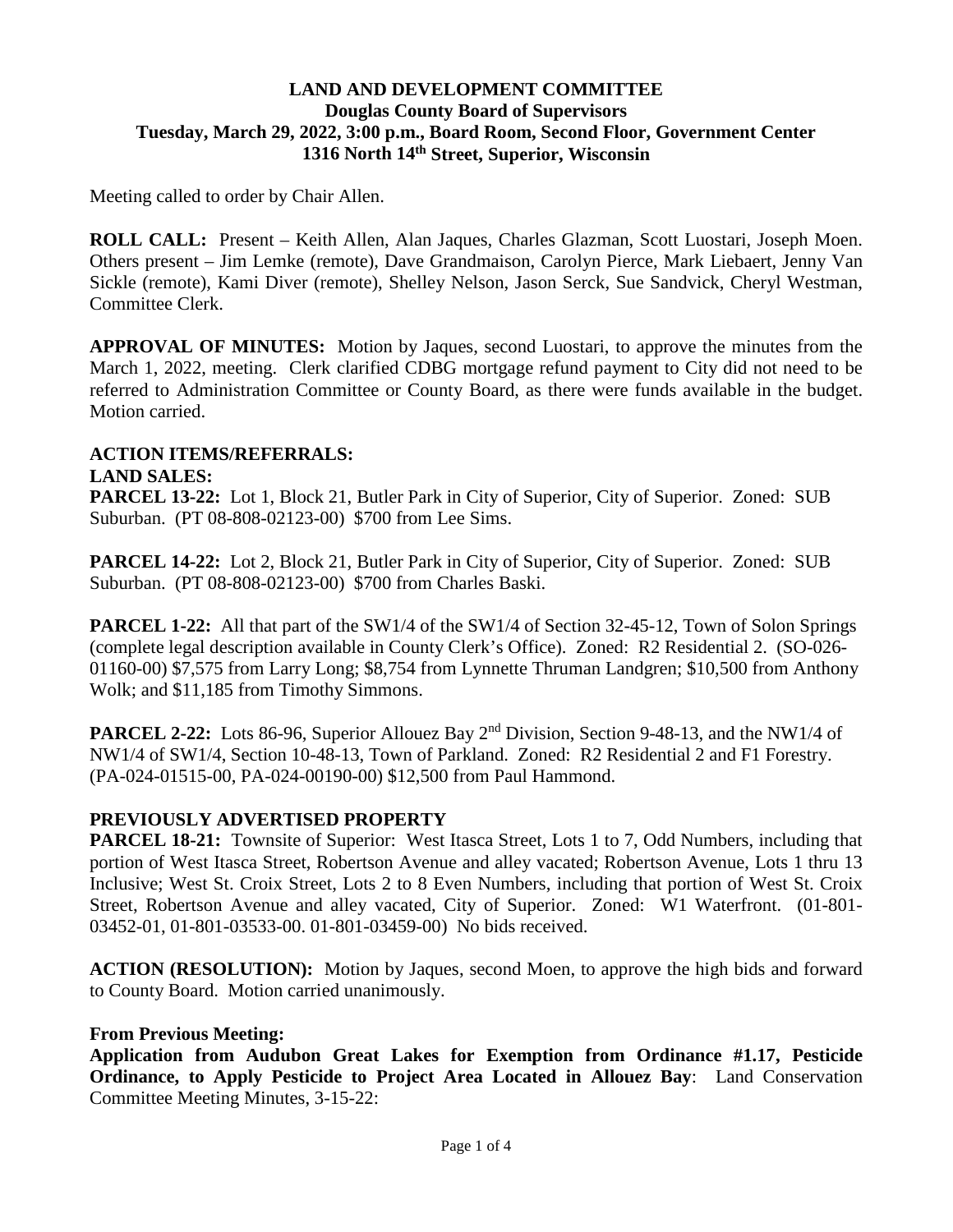**ACTION:** Motion by Jaques, second Moen, to refer to future date when others have weighed in, public comment, etc. Motion carried.

**Request from Wisconsin DNR, Asking Douglas County to Affirm DNR Recording of Affidavit of Ownership for Unclaimed Island, in Order to Proceed with Remediation Project:** James Lemke, Real Estate Section Chief, requesting to file an Affidavit of Ownership on behalf of the WDNR to assist with permitting process to allow for spreading sand on the edge of the island to begin restoration work this summer in the bay. Jenny Van Sickle advised there is documentation showing Bureau of Land Management ownership of this and Clough Island. Further research is needed before moving forward. Van Sickle to facilitate with Lemke and come back to committee with results.

**ACTION:** Motion by Luostari, second Glazman, to refer to future meeting to allow for additional research into ownership. Motion carried.

#### **Requests from City of Superior to:**

**Release Performance and Reversion Clause on Property Sold to City of Superior (Site of 120 Unit Apartment Complex Currently Being Constructed):** Jason Serck, City of Superior Planning, Economic Development and Port Director, provided history for request.

**ACTION:** Motion by Jaques, second Luostari, to approve release of performance and reversion clause on property sold to City of Superior (site of 120 apartment complex currently being constructed). Motion carried.

**Release Deed Restriction (to Allow Transfer of Property through City's Vacant to Value Program at no Purchase Price):** Jason Serck, City of Superior Planning, Economic Development and Port Director, provided history for request. Deed restriction release is required to allow new owner of property acquired through this program to close on sale; there are no sale proceeds.

**ACTION:** Motion by Jaques, second Luostari, to approve release of deed restriction. Motion carried.

**Request from Mary Browder to Transfer Property She Owns to Douglas County:** Map in packet – 2 small lots surrounded by county property.

**ACTION (RESOLUTION):** Motion by Glazman, second Jaques, to approve transfer of property from Mary Browder to Douglas County (upon payment of taxes by Browder), and forward to County Board. Motion carried unanimously.

**Request to Enter into Agreement with SISU for Software Development and Implementation to Replace Access Database for Land Sales and Approve up to \$15,000 from Land Improvement Account:** Phase one was approved previously; requesting funding for phase two for transfer of database and project completion.

**ACTION (REFERRAL/RESOLUTION):** Motion by Luostari, second Jaques, to approve request to enter into agreement with SISU authorizing up to \$15,000 from Land Improvement Account, and refer to Administration Committee and County Board. Motion carried unanimously.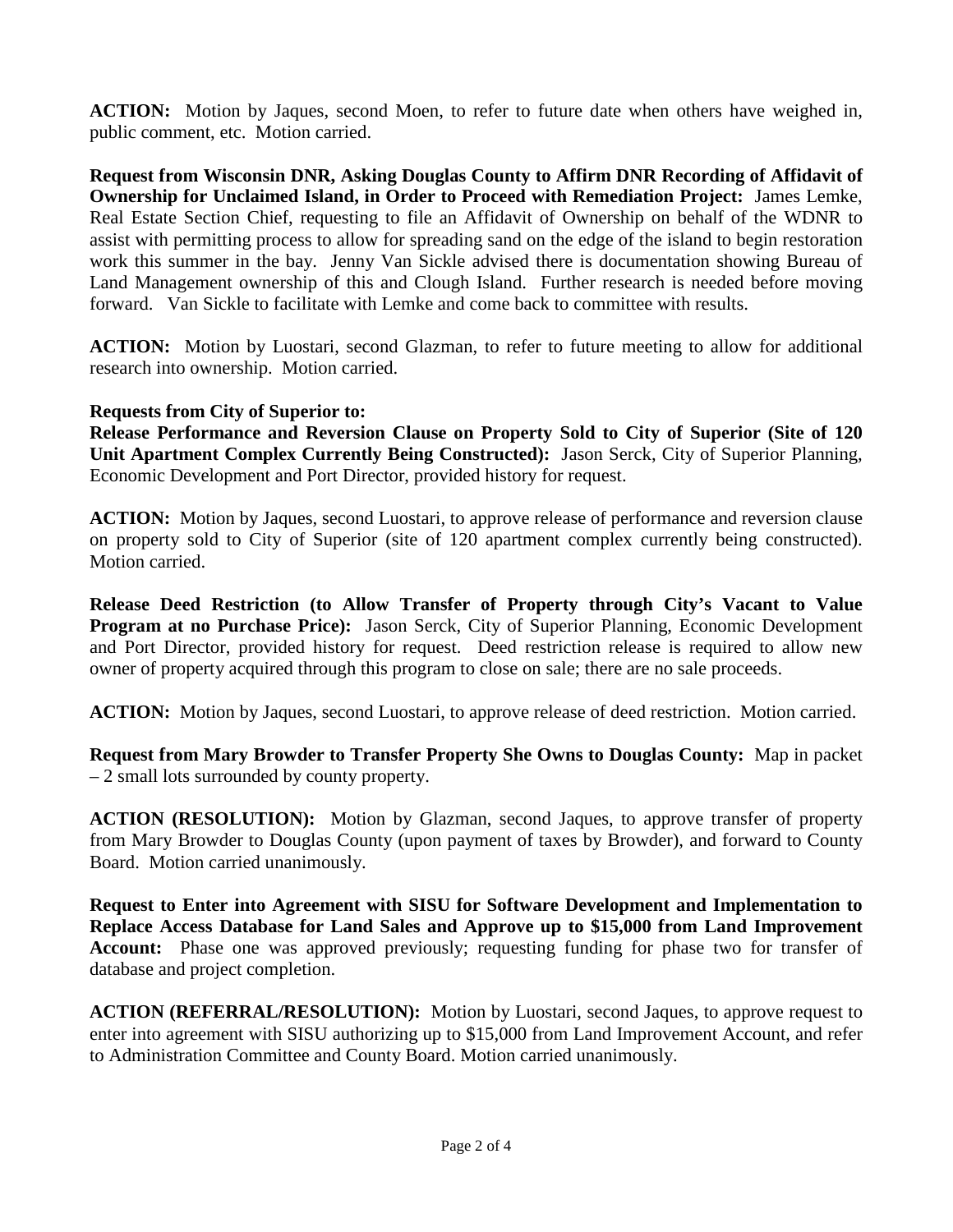#### **Informational:**

**Ordinance #1.17, Pesticide Ordinance:** Discussion about revising ordinance in the future. Refer to Forestry Committee for review and recommendations.

#### **Reports:**

**SB 829 Relating to Distribution of Proceeds from Sale of Tax Delinquent Property:** No movement; not signed or vetoed by Governor.

**HOLF Management Group:** Gus Omundson present.

**Delinquent Sewage Charges:** Omundson sent request to City of Superior to waive delinquent sewage charges – awaiting answer.

**Racetrack 2021:** Profit and loss statements distributed and reviewed.

**Economic Development:** Caesar not present. – No report.

**Land Improvement Account Fund Balance:** Reviewed.

#### **Appraisals:**

**Parcel 3-22:** Requested by Land & Development Committee. \$800.

**Parcel 4-22:** Requested by Land & Development Committee. \$100.

**Parcel 5-22:** Requested by Land & Development Committee. \$1,000.

**Parcel 6-22:** Requested by Land & Development Committee. \$100.

Parcel 7-22: Requested by Land & Development Committee. \$100.

**Parcel 8-22:** Requested by Land & Development Committee. \$1,000.

**Parcel 9-22:** Requested by Land & Development Committee. \$2,500.

**Parcel 10-22:** Requested by Land & Development Committee. \$1,500.

**Parcel 11-22:** Requested by Land & Development Committee. \$3,000.

**Parcel 12-22:** Requested by Land & Development Committee. \$750.

**Parcel 16-22:** Requested by Land & Development Committee. \$15,000.

**ACTION:** Motion by Jaques, second Luostari, to approve appraisals. Motion carried.

**Future Agenda Items:** SB 829; HOLF contract implications in light of delinquent sewage charges.